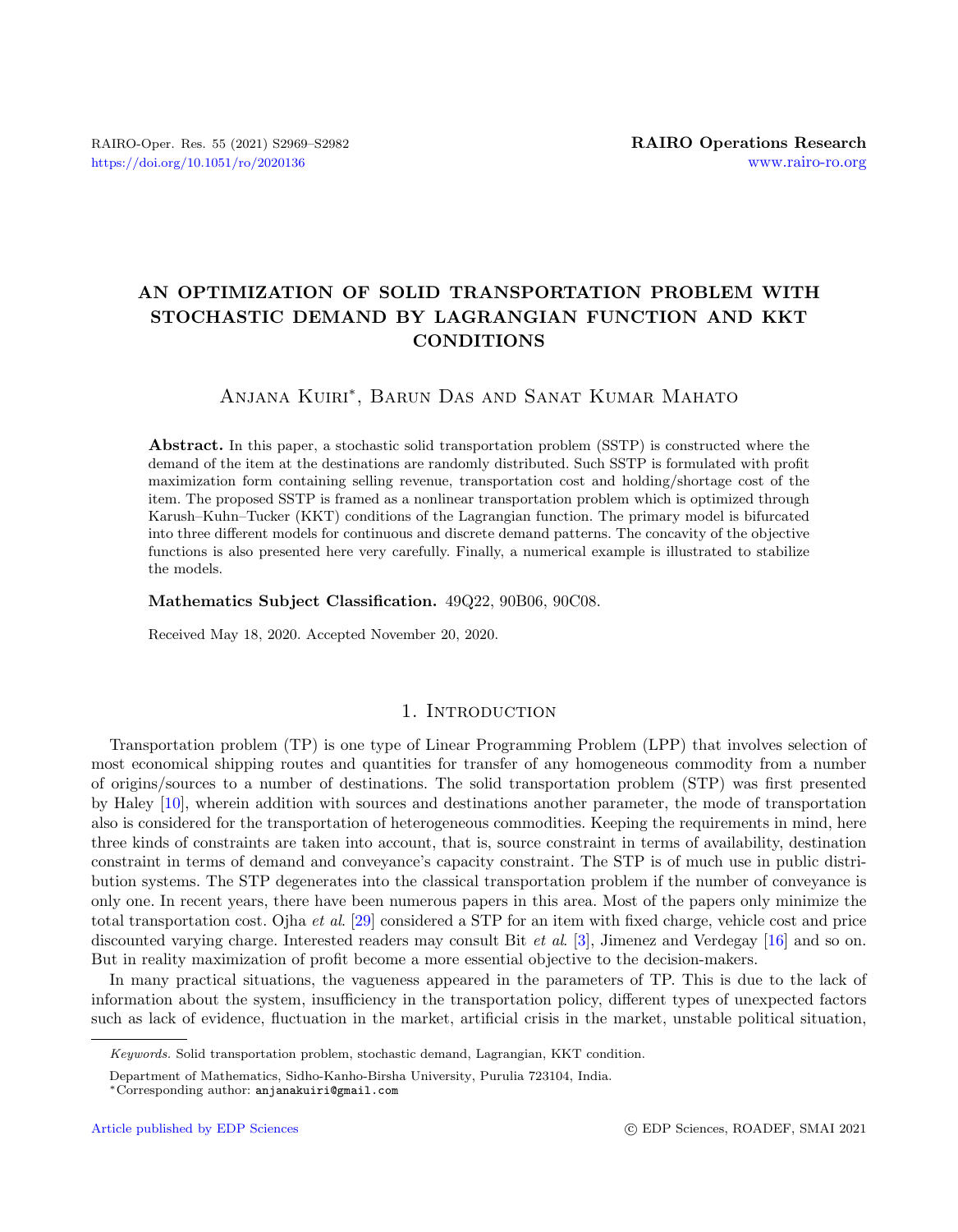## $S2970$  A. KUIRI ET AL.

etc. In such situation the stochastic nature appears to the TP and STP. The stochastic transportation problem was discussed by several researchers such as Williams [\[37\]](#page-13-0), Holmberg [\[11–](#page-12-4)[13\]](#page-12-5), Wilson [\[38\]](#page-13-1) and Cooper [\[5\]](#page-12-6). This is a variant of the ordinary (linear) transportation problem with random demand. A STP with one or more random parameters is termed as a stochastic solid transportation problem (SSTP). Yang and Feng [\[39\]](#page-13-2) solved a bicriteria STP in stochastic environment. Quddoos et al. [\[30\]](#page-12-7) presented a multi-choice stochastic transportation problem involving a general form of distribution. Halder et al. [\[9\]](#page-12-8) solved a solid transportation problem through fuzzy ranking. Ojha et al. [\[28\]](#page-12-9) designed a multi-objective SSTP for breakable items using analytic hierarchy process. Habiba and Quddoos [\[8\]](#page-12-10) discussed a multi-objective stochastic transportation problem with interval cost coefficients. Yang et al. [\[40\]](#page-13-3) introduced the reduction methods of type-2 uncertain variables to STP. Jana et al. [\[14\]](#page-12-11) described the profit maximization STP with Gaussian type-2 fuzzy environments. Anukokila et al. [\[2\]](#page-12-12) presented a goal programming approach for solving multi-objective fractional transportation problem with fuzzy parameters. Ojha et al. [\[27\]](#page-12-13) framed multi-objective STP as a geometric programming problem. Das et al. [\[7\]](#page-12-14) proposed a new approach for solving fully fuzzy linear fractional programming problems using the multi-objective linear programming method/technique. Jahanshahloo et al. [\[15\]](#page-12-15) presented a solution procedure for multi-objective linear fractional programming problem based on goal programming and data envelopment analysis. Bhurjee and Panda [\[4\]](#page-12-16), Roy and Midya [\[32\]](#page-12-17), Roy et al. [\[35\]](#page-13-4) developed a multi-objective transportation problem with variety of conceptions. Many researchers [\[6,](#page-12-18) [18,](#page-12-19) [19\]](#page-12-20) described STP in different environments. In 2010, Nagarjan and Jeyaraman [\[26\]](#page-12-21) solved a solid transportation problem by using fuzzy approach under stochastic environment. Due to the random nature of the demand, two situations can occur-either demand is less than the total commodity received or demand is more than that. Such respective situations lead to holding and shortage of the commodity at the destinations.

Because of flexibility and uni-modality, the logistic distribution has a wide application in any real life decision making problem. It can be used to model the data exhibiting having some skewness property. The probability density function of a logistic distribution with location and scale parameters  $\alpha$  and  $\beta$  for a random variable t is described by

$$
\phi(t) = \frac{1}{\beta} \frac{e^{-\left(\frac{t-\alpha}{\beta}\right)}}{\left[1 + e^{-\left(\frac{t-\alpha}{\beta}\right)}\right]^2}, \ 0 \le t < \infty, \ 0 \le \alpha < \infty, \text{ and } \beta > 0.
$$

The logistic distribution is more popular for the economical modeling of those items whose demand function is concave in shape and the item is of high-risk management. The similarity of Poisson distribution finds in the exponential distribution. It occurs in the situation of time until the failure of a part and separation between random events happen. The probability density function of an exponential distribution is described as

$$
\phi(t) = \lambda e^{-\lambda t}, \ t > 0, \ \lambda > 0.
$$

These types of functions present by reverse-J shaped. It is often termed as compound Poisson distribution. In real-life situations, it is observed that the demand of an item is not known precisely. To stimulate demand, we have considered uncertain demand with stochastic nature. Such type of demand is found for those items whose demand slowly decreasing. The TP with stochastic demand is a special version of the stochastic linear programming problem. It has many economic applications. The stochastic transportation problem has been discussed in many papers [\[21,](#page-12-22) [23,](#page-12-23) [25,](#page-12-24) [34\]](#page-13-5) in several ways and solved by different methods. Mahapatra et al. [\[20,](#page-12-25)[22\]](#page-12-26) and Roy et al. [\[31,](#page-12-27)[33\]](#page-12-28) presented a procedure to solve the multi-choice transportation problem where they have converted the multi-choice transportation problem into a standard mathematical programming through the selection of binary variables, bounds for binary codes, and restriction of binary codes using auxiliary constraints. The optimality of the constrained optimization problem has been found out in descent directions. The KKT conditions based on Lagrangian function are the gradient search direction condition which are necessary for the optimization of the constrained problem. These conditions also may transform into sufficient conditions if the objective function satisfies the convexity/concavity condition. Kim *et al.* [\[17\]](#page-12-29) make a note on second-order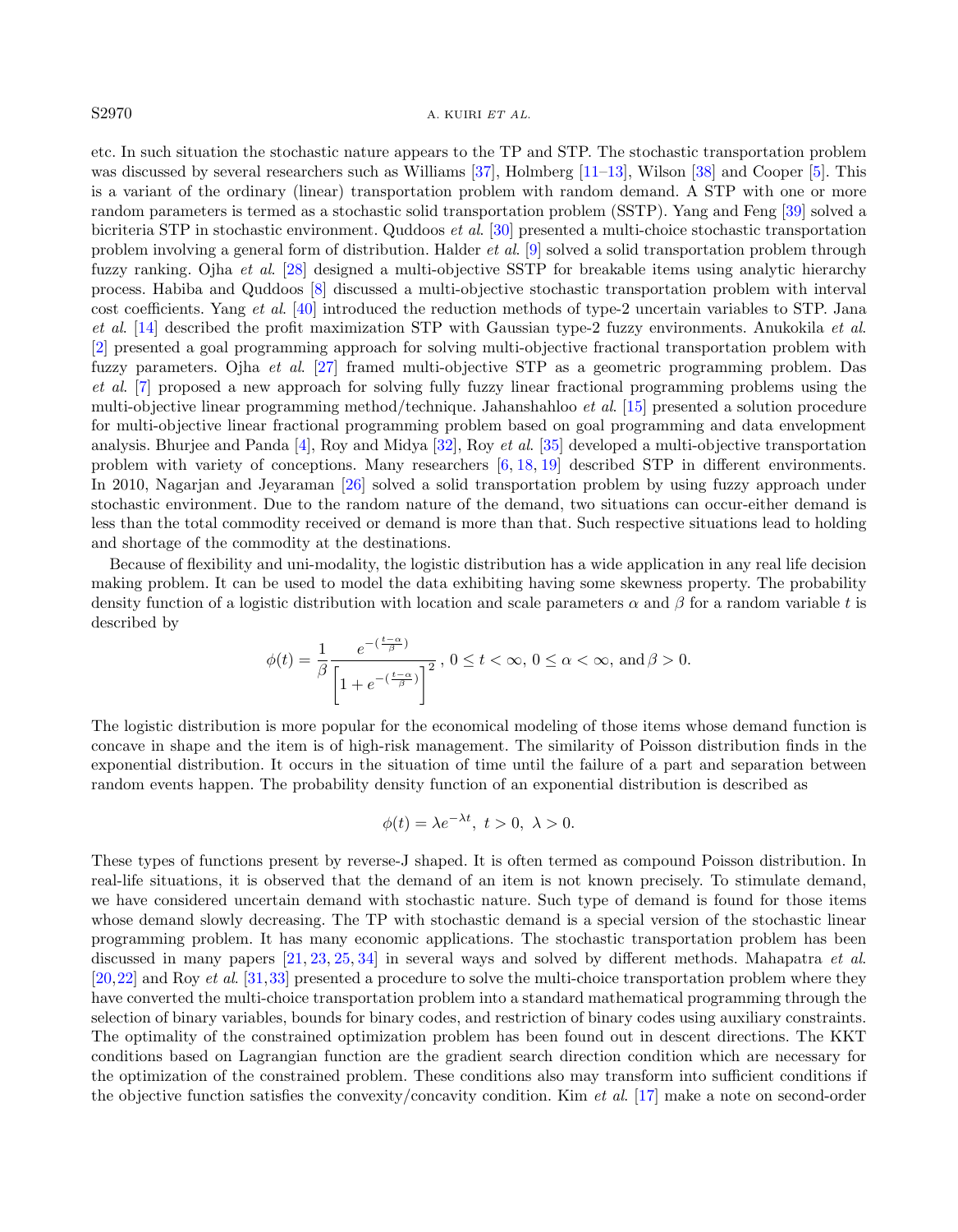| References                         | Type of TP | οf<br>Demand<br>the item | Formulation type    | Solution procedure           |  |
|------------------------------------|------------|--------------------------|---------------------|------------------------------|--|
| Williams [37]                      | 2D         | Stochastic               | Cost minimization   | Lingo Software               |  |
| Das <i>et al.</i> $\boxed{6}$      | 3D         | Constant                 | $d\sigma$           | Fuzzy programming            |  |
| Bit <i>et al.</i> $\left 3\right $ | 3D         | $d\sigma$                | $d\sigma$           | $d\sigma$                    |  |
| Nagarjan and                       | 3D         | $d\sigma$                | $d\sigma$           | Chance programming           |  |
| Jeyaraman $[26]$                   |            |                          |                     |                              |  |
| Ojha <i>et al.</i> $ 29 $          | 3D         | do                       | $d\sigma$           | Genetic algorithm            |  |
| Mahapatra [22]                     | 2D         | Stochastic               | $d\sigma$           | Lingo Software               |  |
| Mahapatra [20]                     | 2D         | $d\sigma$                | $d\sigma$           | $d\sigma$                    |  |
| Holemberg and Tuy                  | 2D         | $d\sigma$                | $d\sigma$           | Branch and bound procedure   |  |
| $\vert 13 \vert$                   |            |                          |                     |                              |  |
| Jana et al. $[14]$                 | 3D         | Constant                 | Profit maximization | Genetic algorithm            |  |
| Wilson [38]                        | 2D         | Stochastic               | Cost minimization   | Primal-dual algorithm        |  |
| This paper                         | 3D         | Stochastic               | Profit maximization | KKT conditions then by Lingo |  |
|                                    |            |                          | in Lagrangian form  | Software                     |  |

<span id="page-2-0"></span>Table 1. Comparisons of the problem with existing transportation problem (TP).

Karush–Kuhn–Tucker necessary optimality conditions for smooth vector optimization problems. Recently Maity et al. [\[24\]](#page-12-30) and Samanta et al. [\[36\]](#page-13-6) presented the transportation problem in a spectacular direction.

The major contributions of the paper are as follows.

- Here, a STP is considered with random demand. Due to the randomness of the demand, there may arise two mutually exclusive events (situations). Demand is either less than the total receiving amount (this leads to holding situation) or greater than that (leads to shortage situation).
- The STP is constructed here on the objective of profit maximization in the decision maker's point of view, containing the terms of selling revenue, transportation cost, expected holding cost or expected shortage cost. – The randomness of the demand also felt an effect on the STP constraints.
- To fulfil the random criteria of the demand, here logistic and exponential distributions are taken for a continuous case and a discrete probability distribution is also taken into consideration. The logistic demand met the scenario when demand varies with time of use, season and socio-economic pattern of the consumers. And the exponential distribution pattern seems to commodities whose demand starts from the non-negative quantity and tends to zero at the end of the period.
- Here, STP is optimized by the formulation of Lagrangian function with Lagrange multiplier and then by Kuhn Tuckher's optimality conditions.

The research gap of this article with the existing literatures on the TP is shown in the following Table [1.](#page-2-0)

# 2. Non-linear optimization method (KKT approach)

Consider the constrained maximization problem as

Max 
$$
f(x_1, x_2,...,x_n)
$$
  
subject to  $g_i(x_1, x_2,...,x_n) \ge 0$ ;  $i = 1, 2,..., m$   
 $h_j(x_1, x_2,...,x_n) = 0$ ;  $j = 1, 2,..., n$ .

Then the Lagrangian function of the above problem is

$$
L(x, \mu, \lambda) = f(x) + \sum_{i=1}^{m} \mu_i g_i(x) + \sum_{j=1}^{n} \lambda_j h_j(x).
$$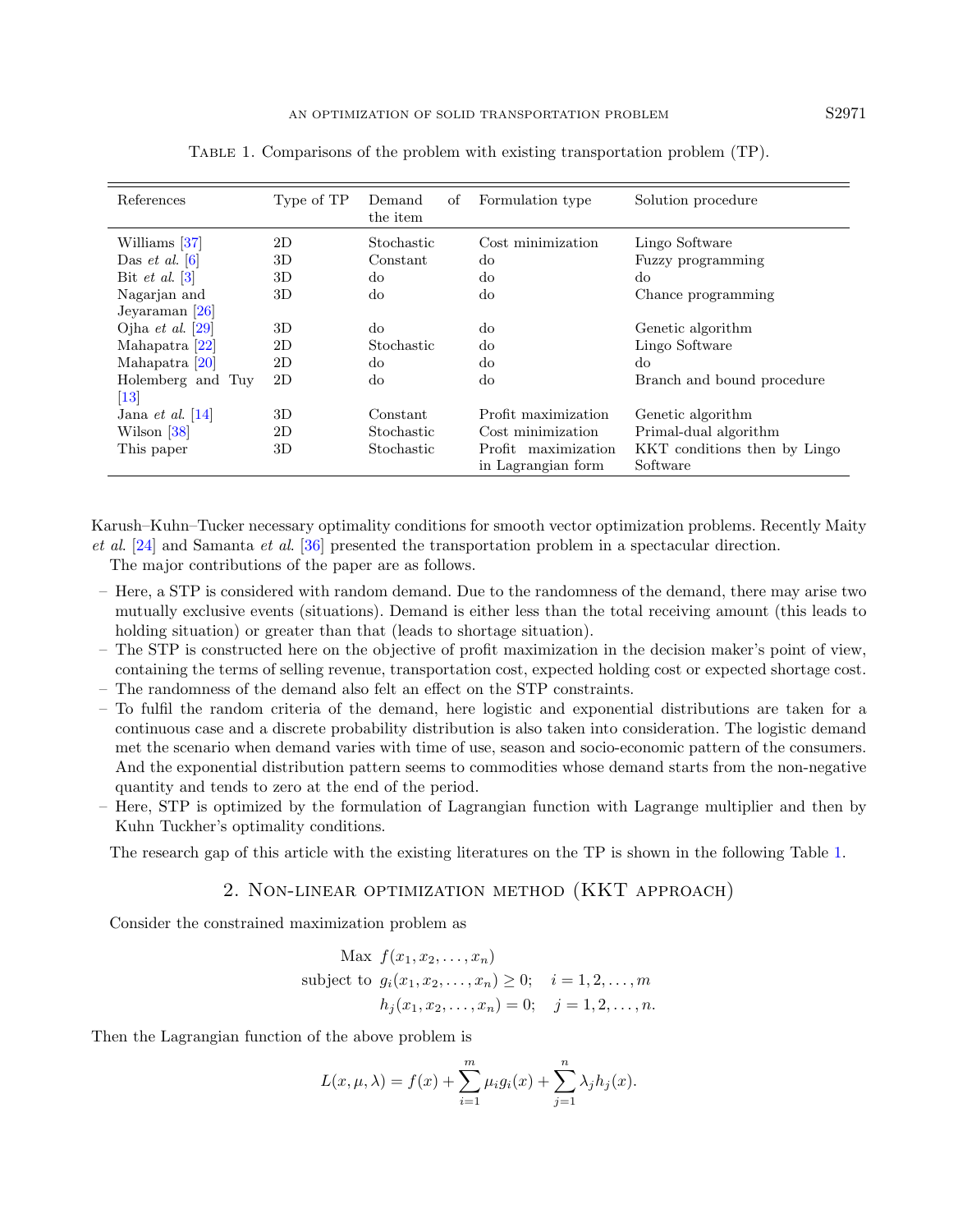Assume that f,  $g_i$ ,  $h_j$  are differentiable. If the function  $f(x^*)$  attains local maximum at point  $x^*$ , then the Lagrange multipliers  $\mu_i$ ,  $\lambda_j$  satisfied the following conditions:

- (i)  $\frac{\partial L}{\partial x^*} = \frac{\partial f}{\partial x^*} + \sum_{i=1}^m \mu_i \frac{\partial g_i}{\partial x^*} + \sum_{j=1}^n \lambda_j \frac{\partial h_j}{\partial x^*} = 0$  (stationarity condition).
- (ii)  $\mu_i g_i(x_1^*, x_2^*, \dots, x_n^*) = 0, \ i = 1, 2, \dots, m$  (complementary slackness condition).
- (iii)  $\lambda_j h_j(x_1^*, x_2^*, \dots, x_n^*) = 0, \ j = 1, 2, \dots, n$  (complementary slackness condition).
- (iv)  $g_i(x_1^*, x_2^*, \ldots, x_n^*) \geq 0$ ,  $i = 1, 2, \ldots, m$  (primal feasibility condition).
- (v)  $h_j(x_1^*, x_2^*, \ldots, x_n^*) \geq 0$ ,  $j = 1, 2, \ldots, n$  (primal feasibility condition).
- (vi)  $\mu_i, \lambda_j \geq 0$  (dual feasibility condition).

In other words, the conditions  $(i)$ –(vi) are necessary conditions for a local maximum of the problem. Also, conditions  $(i)$ – $(vi)$  are called the Karush–Kuhn–Tucker (KKT) conditions.

In the particular case of  $m = 0$ , *i.e.*, when there are no inequality constraints, the KKT conditions turn into the Lagrangian conditions, and the KKT multipliers are called Lagrange multipliers.

Karush–Kuhn–Tucker conditions are first-order necessary conditions for an optimal solution of nonlinear programming, provided that some regularity conditions are satisfied.

## 3. Model description and formulation

#### 3.1. Assumption

In this SSTP the following assumptions and notations are made:

- (a) Availability  $(a_i)$  of the *i*th origin is finite and known.
- (b) The demand  $d_i$  of the item at the j<sup>th</sup> destination is random in nature and followed probabilities density function  $\phi_i(d_i)$ .
- (c) The actual received quantity  $y_j$  by the jth destination may be lower or higher than the expected demand  $E(d_i)$ . Depending on that situation their may be shortage or holding of the item at the destination j. In this regard, shortage and holding cost are taken here.
- (d) Capacity  $(e_k)$  of the kth conveyance is finite and known.
- (e) The cost  $(c_{ijk})$  for transporting one unit item from sources i to destination j by conveyance k is finite and known.
- (f) The amount of transportation  $(x_{ijk})$  from sources i to destination j with the aid of conveyance k is finite and decision variable.
- (g) The unit holding cost and shortage cost of the item at the jth destination are  $h_j$  and  $p_j$  respectively, which are finite and known.
- (h) The unit selling price of the item at the jth destination  $(S_i)$  is finite and known.

## 3.2. Formulation of the model

We consider a STP with m supply node, n demand node and k capacity conveyances. If  $x_{ijk}$  is the shifted amount from ith supply to jth destination through the kth conveyance and  $y_j$  be the total amount that is shipped to the demand point j from all supply node then,  $y_j = \sum_{i=1}^m \sum_{k=1}^l x_{ijk}$ . Then either  $y_j \ge E(d_j)$  or  $y_j < E(d_j)$ .

There may be two cases:

Case I. Total transported amount is greater than or equal to the random demand.

In this case, there will be a surplus and hence holding cost arises. So the expected holding charge is paid at the destination j, which is equal to  $h_j \int_0^{y_j} (y_j - t) \phi_j(t) dt$  or  $h_j \sum_{t \le y_j} (y_j - t) P(d_j = t)$ ,  $h_j > 0$ , where  $\phi_j(t)$ is the probability density function  $(p.d.f)$  of the random variable  $d_j$ .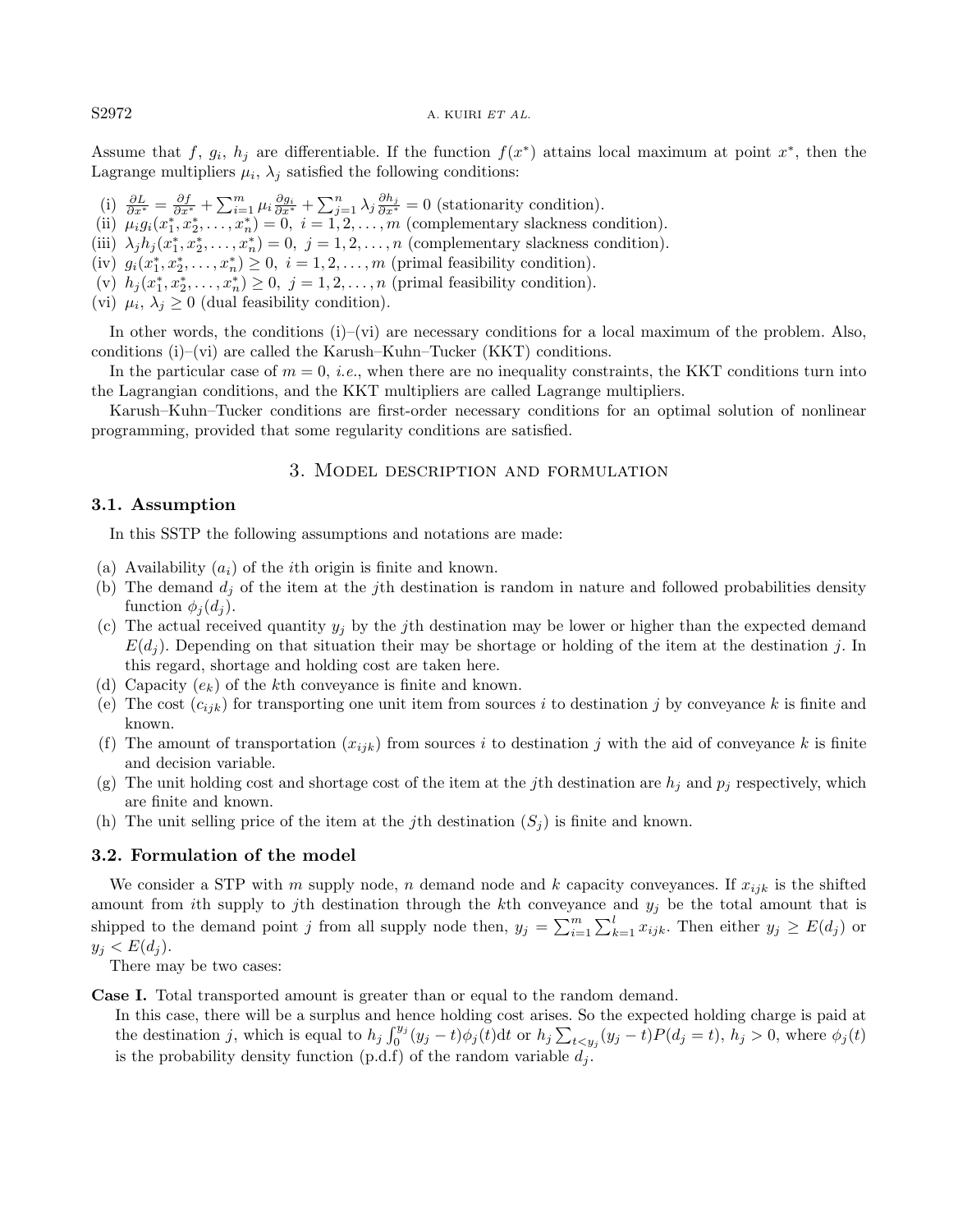Case II. Total transported amount is less than the random demand.

In this case, there will be a shortage, so the destination manager need to pay the expected shortage cost  $p_j \int_{y_j}^{\infty} (t - y_j) \phi_j(t) dt$  or  $p_j \sum_{t > y_j} (t - y_j) P(d_j = t)$ ,  $p_j > 0$ .

Since the above two events are mutually exclusive *i.e.*, cannot occur simultaneously, so probabilitically, the expected cost consists the sum of the individual.

For the whole system, the total holding/shortage cost

<span id="page-4-0"></span>
$$
\sum_{j=1}^{n} \left[ h_j \int_0^{y_j} (y_j - t) \phi_j(t) dt + p_j \int_{y_j}^{\infty} (t - y_j) \phi_j(t) dt \right]
$$

or

<span id="page-4-1"></span>
$$
\sum_{j=1}^{n} \left[ h_j \sum_{t < y_j} (y_j - t) P(d_j = t) + p_j \sum_{t > y_j} (t - y_j) P(d_j = t) \right]
$$

is a convex function  $(cf. [13])$  $(cf. [13])$  $(cf. [13])$ .

So the expected profit function  $(Z)$  of the decision maker is given by:

$$
\langle Expected Profit \rangle = \langle Selling revenue \rangle - \langle Transportation cost \rangle
$$

$$
- \langle Expected holding cost \rangle - \langle Expected shortage cost \rangle.
$$

The aim of this problem is to determine the optimum expected profit of the transportation system for delivering homogenous/heterogeneous commodities from various sources to different destinations in different conveyances. Mathematically,

$$
\text{Max } Z = \sum_{j=1}^{n} S_j y_j - \sum_{j=1}^{n} \sum_{i=1}^{m} \sum_{k=1}^{l} c_{ijk} x_{ijk} - \sum_{j=1}^{n} \left[ h_j \int_0^{y_j} (y_j - t) \phi_j(t) \, \mathrm{d}t \right] - \sum_{j=1}^{n} \left[ p_j \int_{y_j}^{\infty} (t - y_j) \phi_j(t) \, \mathrm{d}t \right] \qquad \text{(for continuous case)} \tag{3.1}
$$

and

<span id="page-4-2"></span>
$$
\text{Max } Z = \sum_{j=1}^{n} S_j y_j - \sum_{j=1}^{n} \sum_{i=1}^{m} \sum_{k=1}^{l} c_{ijk} x_{ijk} - \sum_{j=1}^{n} \left[ h_j \sum_{t < y_j} (y_j - t) P(d_j = t) \right] - \sum_{j=1}^{n} \left[ p_j \sum_{t > y_j} (t - y_j) P(d_j = t) \right] \quad \text{(for discrete case)}.
$$
\n
$$
(3.2)
$$

After simplification and neglecting the constant term  $[1]$ , equations  $(3.1)$  and  $(3.2)$  are equivalent to

$$
\text{Max } Z = \sum_{j=1}^{n} S_j y_j - \sum_{j=1}^{n} \sum_{i=1}^{m} \sum_{k=1}^{l} c_{ijk} x_{ijk} - \sum_{j=1}^{n} (h_j + p_j) \int_0^{y_j} (y_j - t) \phi_j(t) dt + \sum_{j=1}^{n} p_j y_j \tag{3.3a}
$$

$$
\text{Max } Z = \sum_{j=1}^{n} S_j y_j - \sum_{j=1}^{n} \sum_{i=1}^{m} \sum_{k=1}^{l} c_{ijk} x_{ijk} - \sum_{j=1}^{n} (h_j + p_j) \sum_{r < y_j} (y_j - r) \mu_j^r + \sum_{j=1}^{n} p_j y_j. \tag{3.3b}
$$

And the constraints of the proposed stochastic solid transportation problem (SSTP) are

Capacity constraints of the origins: 
$$
\sum_{j=1}^{n} \sum_{k=1}^{l} x_{ijk} \le a_i \text{ for } i = 1, 2, ..., m
$$
 (3.4)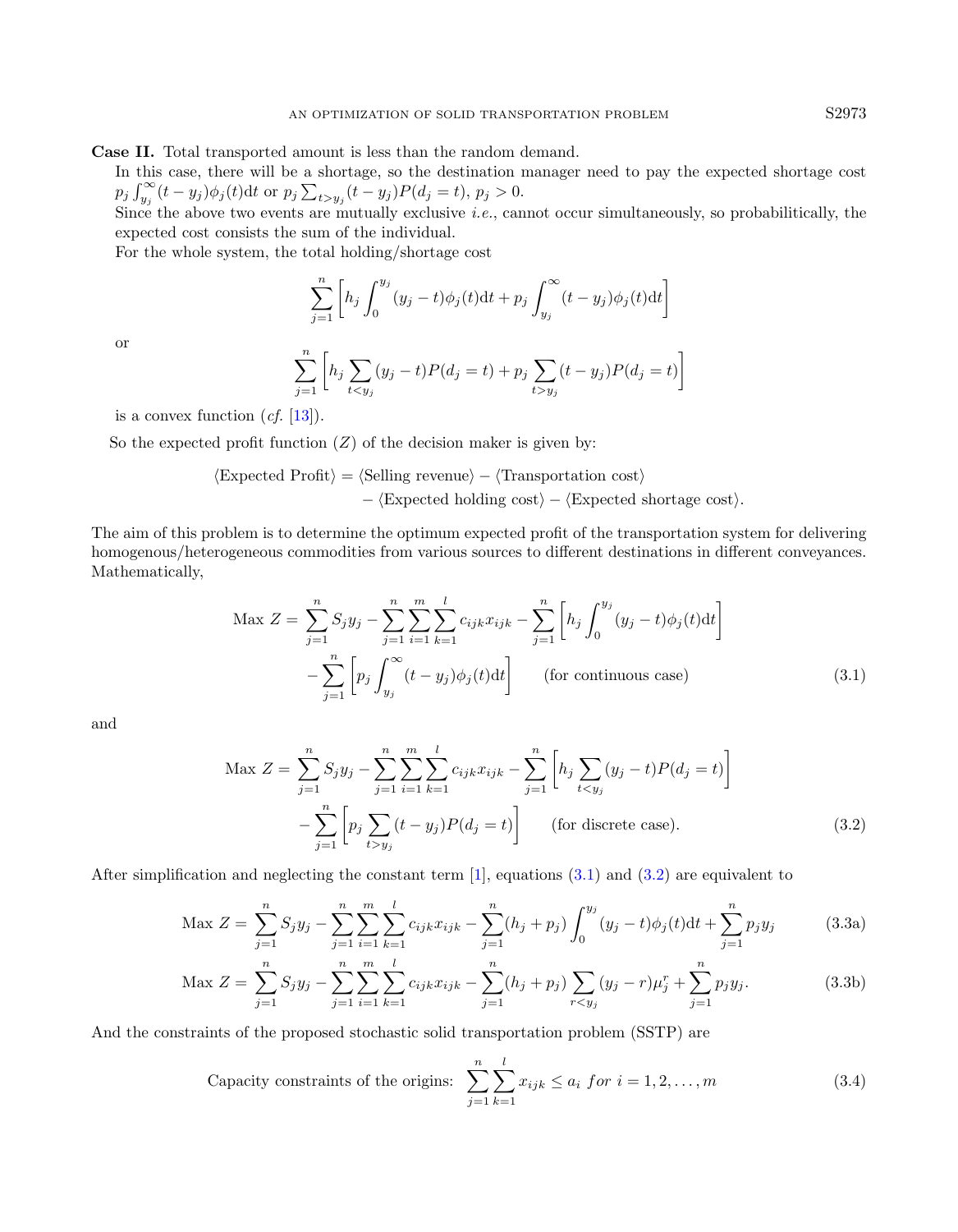$S2974$  A. KUIRI ET AL.

<span id="page-5-0"></span>Demand constraints at the destination: 
$$
\sum_{i=1}^{m} \sum_{k=1}^{l} x_{ijk} = y_j \text{ for } j = 1, 2, ..., n
$$
 (3.5)

Capacity constraints of the convexances: 
$$
\sum_{i=1}^{m} \sum_{j=1}^{n} x_{ijk} \le e_k \text{ for } k = 1, 2, ..., l
$$
 (3.6)

And feasibility constraints amount of transportation:  $x_{ijk} \geq 0 \,\forall i, j, k.$  (3.7)

Any set of allocations which satisfied the equations  $(3.4)$ – $(3.7)$  is called a feasible solution of the solid transportation problem (without boundedness of the demand). A feasible solution to that problem is said to be basic, *i.e.*, BFS if the set of allocations are independent. The BFS which maximizes equations  $(3.3a)$  and  $(3.3b)$  is called an optimal basic feasible solution. Again, if the number of non zero variables is less than  $m + n + l - 2$ , then the problem is called degenerate.

## <span id="page-5-2"></span>4. Model with distribution functions

Here, the model is bifurcated into different sub-models, based on different types (continuous and discrete) of a probability distribution of the random demand.

**- Sub-Model 1.** Let the random demands  $b_j$  ( $j = 1, 2, ..., n$ ) of the j<sup>th</sup> destinations followed logistic distribution with the following probability density function  $\phi(b_j)$ . The logistic distribution is the "normal"-shaped pattern of its cumulative distribution function (the logistic function) and quantile function (the logit function) have been extensively used in different areas.

$$
\phi(b_j) = \frac{1}{\beta_j} \frac{e^{-\left(\frac{b_j - \alpha_j}{\beta_j}\right)}}{\left[1 + e^{-\left(\frac{b_j - \alpha_j}{\beta_j}\right)}\right]^2}, 0 \le b_j < \infty, 0 \le \alpha_j < \infty, \text{ and } \beta_j > 0.
$$

Then equation [\(3.3a\)](#page-4-0) becomes

$$
\text{Max } Z = \sum_{j=1}^{n} S_j y_j - \sum_{j=1}^{n} \sum_{i=1}^{m} \sum_{k=1}^{l} c_{ijk} x_{ijk} \n- \sum_{j=1}^{n} (h_j + p_j) \left\{ y_j \frac{e^{\frac{\alpha_j}{\beta_j}}}{1 + e^{\frac{\alpha_j}{\beta_j}}} + \beta_j \log \frac{1 + e^{\frac{(\alpha_j - y_j)}{\beta_j}}}{1 + e^{\frac{\alpha_j}{\beta_j}}} \right\} + \sum_{j=1}^{n} p_j y_j
$$
\n(4.1)

subject to the constraints  $(3.4)$ – $(3.7)$ .

The Lagrange's function of the above problem is

<span id="page-5-1"></span>
$$
L(X, u, v, z) = \sum_{j=1}^{n} S_j y_j - \sum_{j=1}^{n} \sum_{i=1}^{m} \sum_{k=1}^{l} c_{ijk} x_{ijk}
$$
  

$$
- \sum_{j=1}^{n} (h_j + p_j) \left\{ y_j \frac{e^{\frac{\alpha_j}{\beta_j}}}{1 + e^{\frac{\alpha_j}{\beta_j}}} + \beta_j \log \frac{1 + e^{\frac{(\alpha_j - y_j)}{\beta_j}}}{1 + e^{\frac{\alpha_j}{\beta_j}}} \right\} + \sum_{j=1}^{n} p_j y_j
$$
  

$$
+ \sum_{i=1}^{m} u_i \sum_{j=1}^{n} \sum_{k=1}^{l} (a_i - x_{ijk}) + \sum_{k=1}^{l} v_k \sum_{i=1}^{m} \sum_{j=1}^{n} (e_k - x_{ijk})
$$
  

$$
+ \sum_{i=1}^{m} \sum_{j=1}^{n} \sum_{k=1}^{l} z_{ijk} x_{ijk}
$$
(4.2)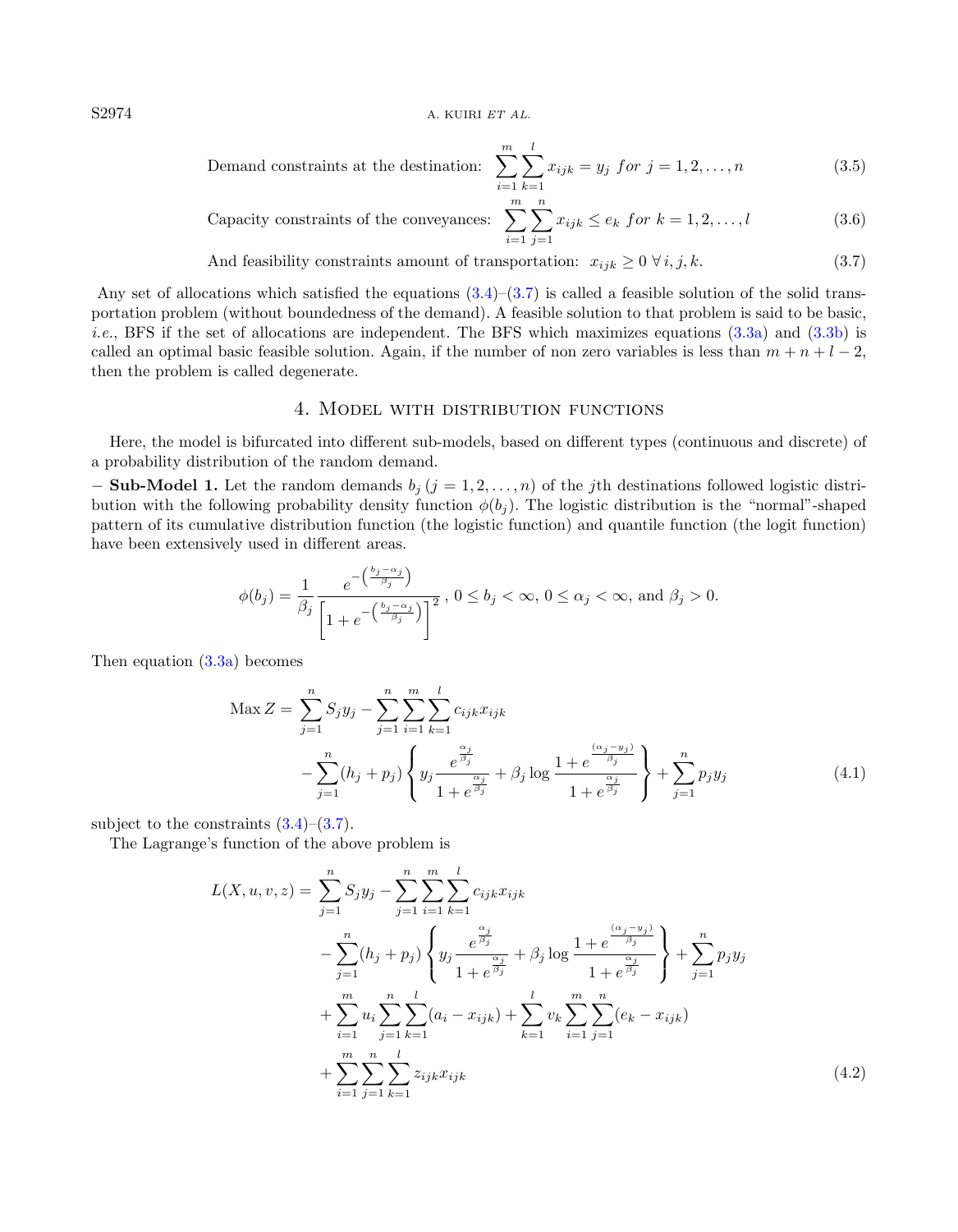where the variable  $u_i, v_k, z_{ijk}$  are Lagrange multipliers and  $u_i, v_k, z_{ijk} \ge 0$ . The KKT conditions for the problem [\(4.2\)](#page-5-1) are

$$
\begin{cases}\n\frac{\partial L}{\partial x_{ijk}} = c_{ijk} - u_i - v_k + z_{ijk} = 0 \\
\sum_{i=1}^{m} u_i \left( \sum_{j=1}^{n} \sum_{k=1}^{l} (a_i - x_{ijk}) \right) = 0 \\
\sum_{k=1}^{l} v_k \left( \sum_{i=1}^{m} \sum_{j=1}^{n} (e_k - x_{ijk}) \right) = 0 \\
\sum_{i=1}^{m} \sum_{j=1}^{n} \sum_{k=1}^{l} z_{ijk} x_{ijk} = 0\n\end{cases}
$$

Now, the KKT conditions, lead the optimization problem to

$$
\begin{cases}\n\text{Max } Z = \sum_{j=1}^{n} S_j y_j - \sum_{j=1}^{n} \sum_{i=1}^{m} \sum_{k=1}^{l} c_{ijk} x_{ijk} - \sum_{j=1}^{n} (h_j + p_j) \left\{ y_j \frac{e^{\frac{\alpha_j}{\beta_j}}}{1 + e^{\frac{\alpha_j}{\beta_j}}} + \beta_j log \frac{1 + e^{\frac{(\alpha_j - y_j)}{\beta_j}}}{1 + e^{\frac{\alpha_j}{\beta_j}}} \right\} + \sum_{j=1}^{n} p_j y_j \\
\text{subject to} \\
c_{ijk} - u_i - v_k \le 0 \\
x_{ijk} (c_{ijk} - u_i - v_k) = 0 \\
\sum_{j=1}^{n} \sum_{k=1}^{l} x_{ijk} \le a_i \text{ for } i = 1, 2, ..., m \\
\sum_{i=1}^{m} \sum_{j=1}^{n} x_{ijk} \le e_k \text{ for } k = 1, 2, ..., l \\
x_{ijk} \ge 0 \ \forall i, j, k\n\end{cases}
$$

**Proposition 4.1.** The objective function Z is concave with respect to  $y_j$  and  $x_{ijk}$ .

*Proof.* To show the objective function Z is concave, we have differentiate the function Z (presence in Eq.  $(4.1)$ ), partially with respect to  $y_j$  and  $x_{ijk}$  respectively. Then,

$$
\frac{\partial Z}{\partial y_j} = S_j - (h_j + p_j) \left\{ \frac{e^{\frac{\alpha_j}{\beta_j}}}{1 + e^{\frac{\alpha_j}{\beta_j}}} - \frac{e^{\frac{(\alpha_j - y_j)}{\beta_j}}}{1 + e^{\frac{(\alpha_j - y_j)}{\beta_j}}} \right\} - p_j
$$

$$
\frac{\partial^2 Z}{\partial y_j^2} = -(h_j + p_j) \frac{e^{\frac{(\alpha_j - y_j)}{\beta_j}}}{\beta_j \left[ 1 + e^{\frac{(\alpha_j - y_j)}{\beta_j}} \right]^2}.
$$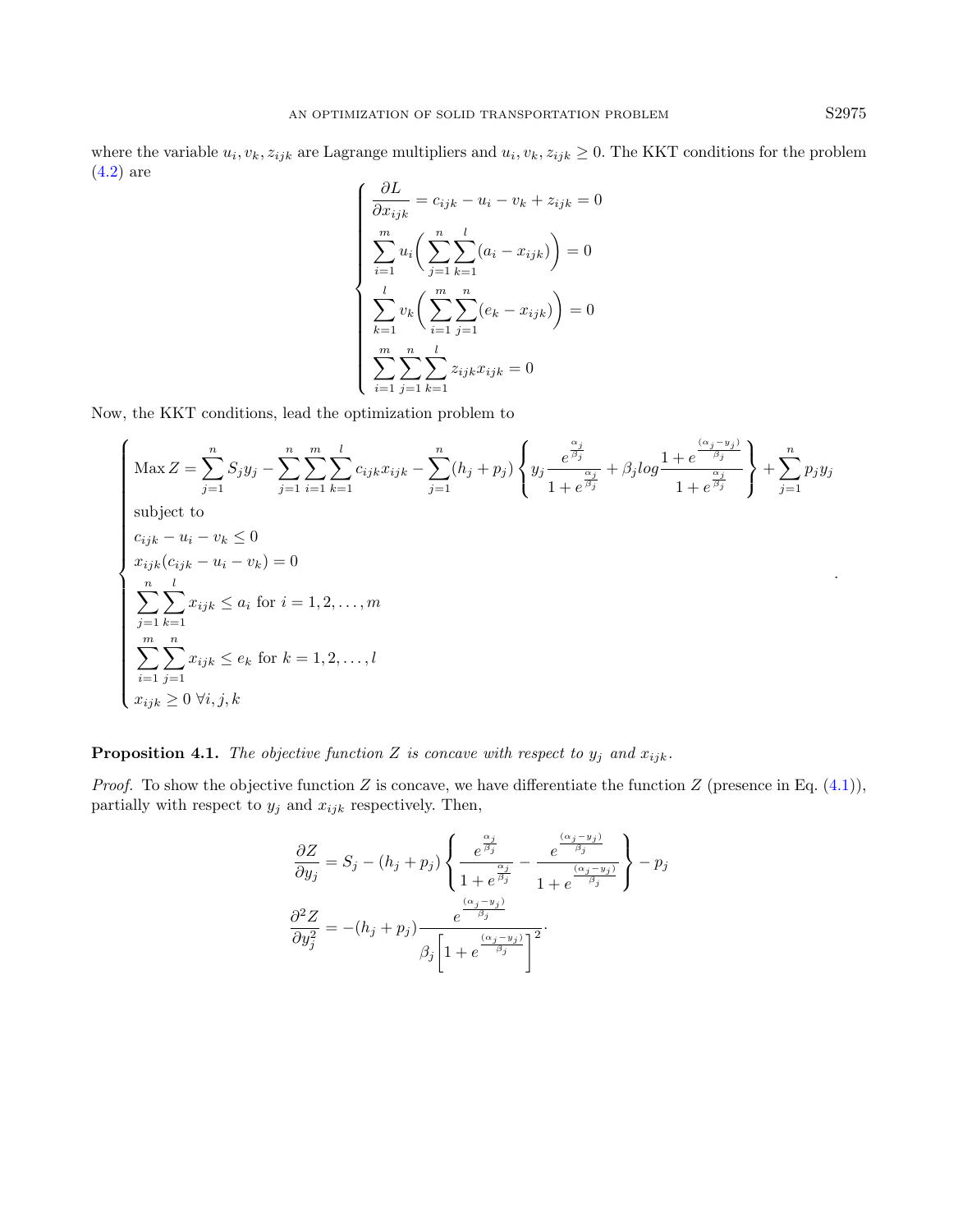Similarly,

$$
\frac{\partial^2 Z}{\partial x_{ijk}^2} = -(h_j + p_j) \left\{ \left( \frac{e^{\frac{\alpha_j}{\beta_j}}}{1 + e^{\frac{\alpha_j}{\beta_j}}} - \frac{e^{\frac{(\alpha_j - y_j)}{\beta_j}}}{1 + e^{\frac{(\alpha_j - y_j)}{\beta_j}}} \right) \frac{\partial^2 y_j}{\partial x_{ijk}^2} - \frac{e^{\frac{\alpha_j - y_j}{\beta_j}}}{\beta_j \left[ 1 + e^{\frac{(\alpha_j - y_j)}{\beta_j}} \right]^2} \left( \frac{\partial y_j}{\partial x_{ijk}} \right)^2 \right\} - (p_j - S_j) \frac{\partial^2 y_j}{\partial x_{ijk}^2}.
$$

As  $h_j$ ,  $p_j$ ,  $\beta_j$  are positive parameters. From the expression, it is clear that  $\frac{\partial^2 Z}{\partial y_j^2} < 0$ . Hence we conclude that Z is concave with respect to  $y_j$ . By similar arguments  $\frac{\partial^2 Z}{\partial x_{ijk}^2}$  < 0. So Z is concave function with respect to  $x_{ijk}$ also. Hence the objective function Z is concave with respect to  $y_j$  and  $x_{ijk}$ .

**- Sub-Model 2.** When demands  $b_j$  ( $j = 1, 2, ..., n$ ) follow exponential distribution with probability density function

<span id="page-7-0"></span>
$$
\phi(b_j) = \lambda_j e^{-\lambda_j b_j}, \ b_j > 0, \ \lambda_j > 0.
$$

The exponential distribution is one of the widely used distribution function as a demand function in the decision making problems.

Then the objective function [\(3.3a\)](#page-4-0) becomes

$$
\text{Max } Z = \sum_{j=1}^{n} S_j y_j - \sum_{j=1}^{n} \sum_{i=1}^{m} \sum_{k=1}^{l} c_{ijk} x_{ijk} - \sum_{j=1}^{n} (h_j + p_j) \left\{ y_j + \frac{e^{-\lambda_j y_j} - 1}{\lambda_j} \right\} + \sum_{j=1}^{n} p_j y_j \tag{4.3}
$$

subject to the constraints  $(3.4)$ – $(3.7)$ .

The Lagrange's function of the above problem is

<span id="page-7-1"></span>
$$
L(X, u, v, z) = \sum_{j=1}^{n} S_j y_j - \sum_{j=1}^{n} \sum_{i=1}^{m} \sum_{k=1}^{l} c_{ijk} x_{ijk} - \sum_{j=1}^{n} (h_j + p_j) \left\{ y_j + \frac{e^{-\lambda_j y_j} - 1}{\lambda_j} \right\} + \sum_{j=1}^{n} p_j y_j
$$
  
+ 
$$
\sum_{i=1}^{m} u_i \sum_{j=1}^{n} \sum_{k=1}^{l} (a_i - x_{ijk}) + \sum_{k=1}^{l} v_k \sum_{i=1}^{m} \sum_{j=1}^{n} (e_k - x_{ijk})
$$
  
+ 
$$
\sum_{i=1}^{m} \sum_{j=1}^{n} \sum_{k=1}^{l} z_{ijk} x_{ijk}
$$
(4.4)

where the variable  $u_i, v_k, z_{ijk}$  are Lagrange multipliers and  $u_i, v_k, z_{ijk} \ge 0$ . The KKT conditions for the problem [\(4.4\)](#page-7-0) are

$$
\begin{cases}\n\frac{\partial L}{\partial x_{ijk}} = c_{ijk} - u_i - v_k + z_{ijk} = 0 \\
\sum_{i=1}^{m} u_i \left( \sum_{j=1}^{n} \sum_{k=1}^{l} (a_i - x_{ijk}) \right) = 0 \\
\sum_{k=1}^{l} v_k \left( \sum_{i=1}^{m} \sum_{j=1}^{n} (e_k - x_{ijk}) \right) = 0 \\
\sum_{i=1}^{m} \sum_{j=1}^{n} \sum_{k=1}^{l} z_{ijk} x_{ijk} = 0\n\end{cases}
$$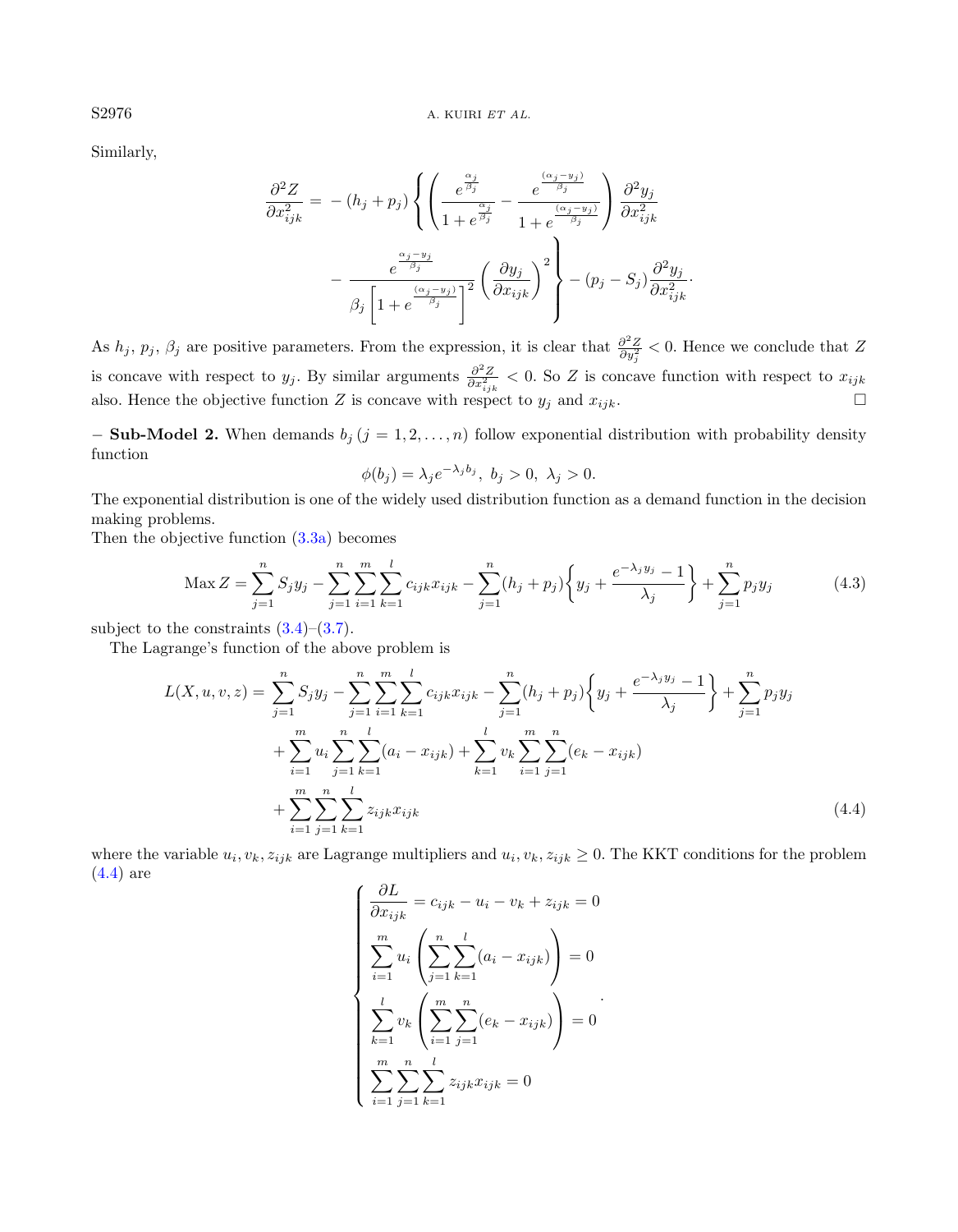Now, the KKT conditions, lead the optimization problem to

$$
\begin{cases}\n\max Z = \sum_{j=1}^{n} S_j y_j - \sum_{j=1}^{n} \sum_{i=1}^{m} \sum_{k=1}^{l} c_{ijk} x_{ijk} - \sum_{j=1}^{n} (h_j + p_j) \left\{ y_j + \frac{e^{-\lambda_j y_j} - 1}{\lambda_j} \right\} + \sum_{j=1}^{n} p_j y_j \\
\text{subject to} \\
c_{ijk} - u_i - v_k \le 0 \\
x_{ijk} (c_{ijk} - u_i - v_k) = 0 \\
\sum_{j=1}^{n} \sum_{k=1}^{l} x_{ijk} \le a_i \text{ for } i = 1, 2, ..., m \\
\sum_{i=1}^{m} \sum_{j=1}^{n} x_{ijk} \le e_k \text{ for } k = 1, 2, ..., l \\
x_{ijk} \ge 0 \ \forall i, j, k\n\end{cases}.
$$

**Proposition 4.2.** The objective function Z is concave with respect to  $y_j$  and  $x_{ijk}$ .

*Proof.* To show the objective function Z is concave with respect to  $y_j$  and  $x_{ijk}$ , we have differentiate Z partially twice with respect to  $y_j$  and  $x_{ijk}$  respectively, as

$$
\frac{\partial Z}{\partial y_j} = S_j - (h_j + p_j) \{ 1 - e^{-\lambda_j y_j} \} - p_j
$$

$$
\frac{\partial^2 Z}{\partial y_j^2} = -(h_j + p_j) \lambda_j e^{-\lambda_j y_j}.
$$

Similarly,

$$
\frac{\partial^2 Z}{\partial x_{ijk}^2} = -(h_j + p_j) \left\{ (1 - e^{-\lambda_j y_j}) \frac{\partial^2 y_j}{\partial x_{ijk}^2} - \lambda_j e^{-\lambda_j y_j} \left( \frac{\partial y_j}{\partial x_{ijk}} \right)^2 \right\} - (p_j - S_j) \frac{\partial^2 y_j}{\partial x_{ijk}^2}.
$$

As  $h_j$ ,  $p_j$  are positive parameters. Obviously  $\frac{\partial^2 Z}{\partial y_j^2} < 0$ . Hence we conclude that Z is concave with respect to  $y_j$ . By similar arguments,  $\frac{\partial^2 Z}{\partial x_{ijk}^2}$  < 0, so Z is concave function with respect to  $x_{ijk}$  also. Hence the objective function Z is concave in nature with respect to  $y_j$  and  $x_{ijk}$ .

 $-$  Sub-Model 3. Let the demands  $b_j$  of the jth destination has a discrete distribution, *i.e.*, demand of the item are frequently accept some real values (*r*) with certain probabilities  $(\mu_j^r)$ , *i.e.*,  $P(d_j = r) = \mu_j^r$ ,  $r = 1, 2, ..., K$ . Where  $1, 2, ..., K$  denotes the event space of the demand  $d_j$  at jth destination and  $\sum_{r=1}^{K} \mu_j^r = 1$ .

Then the equation [\(3.3b\)](#page-4-1) becomes

$$
\text{Max } Z = \sum_{j=1}^{n} S_j y_j - \sum_{j=1}^{n} \sum_{i=1}^{m} \sum_{k=1}^{l} c_{ijk} x_{ijk} - \sum_{j=1}^{n} (h_j + p_j) \sum_{r < y_j} (y_j - r) \mu_j^r + \sum_{j=1}^{n} p_j y_j \tag{4.5}
$$

subject to the constraints  $(3.4)$ – $(3.7)$ .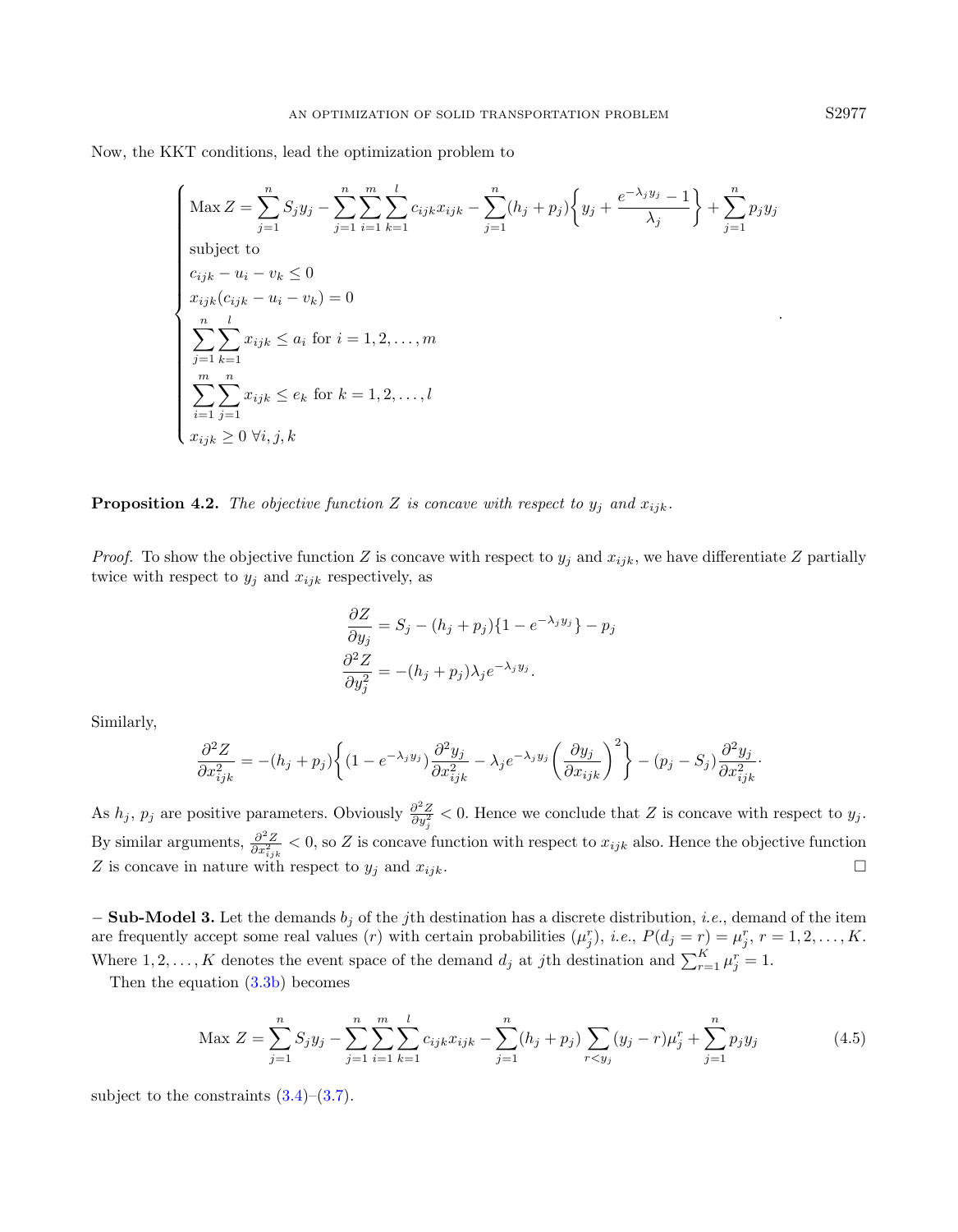Now, the Lagrangian function of [\(4.5\)](#page-7-1) is

$$
L(X, u, v, z) = \sum_{j=1}^{n} S_j y_j - \sum_{j=1}^{n} \sum_{i=1}^{m} \sum_{k=1}^{l} c_{ijk} x_{ijk} - \sum_{j=1}^{n} (h_j + p_j) \sum_{r < y_j} (y_j - r) \mu_j^r + \sum_{j=1}^{n} p_j y_j
$$
  
+ 
$$
\sum_{i=1}^{m} u_i \sum_{j=1}^{n} \sum_{k=1}^{l} (a_i - x_{ijk}) + \sum_{k=1}^{l} v_k \sum_{i=1}^{m} \sum_{j=1}^{n} (e_k - x_{ijk})
$$
  
+ 
$$
\sum_{i=1}^{m} \sum_{j=1}^{n} \sum_{k=1}^{l} z_{ijk} x_{ijk}
$$
(4.6)

where the variable  $u_i, v_k, z_{ijk}$  are Lagrange multipliers and  $u_i, v_k, z_{ijk} \ge 0$ . The KKT conditions for the problem [\(4.5\)](#page-7-1) are

$$
\begin{cases}\n\frac{\partial L}{\partial x_{ijk}} = c_{ijk} - u_i - v_k + z_{ijk} = 0 \\
\sum_{i=1}^{m} u_i \left( \sum_{j=1}^{n} \sum_{k=1}^{l} (a_i - x_{ijk}) \right) = 0 \\
\sum_{k=1}^{l} v_k \left( \sum_{i=1}^{m} \sum_{j=1}^{n} (e_k - x_{ijk}) \right) = 0 \\
\sum_{i=1}^{m} \sum_{j=1}^{n} \sum_{k=1}^{l} z_{ijk} x_{ijk} = 0\n\end{cases}
$$

Now, the KKT conditions, lead the optimization problem to

$$
\begin{cases}\n\max Z = \sum_{j=1}^{n} S_j y_j - \sum_{j=1}^{n} \sum_{i=1}^{m} \sum_{k=1}^{l} c_{ijk} x_{ijk} - \sum_{j=1}^{n} (h_j + p_j) \sum_{r < y_j} (y_j - r) \mu_j^r + \sum_{j=1}^{n} p_j y_j \\
\text{subject to} \\
c_{ijk} - u_i - v_k \le 0 \\
x_{ijk} (c_{ijk} - u_i - v_k) = 0 \\
\sum_{j=1}^{n} \sum_{k=1}^{l} x_{ijk} \le a_i \text{ for } i = 1, 2, ..., m \\
\sum_{i=1}^{m} \sum_{j=1}^{n} x_{ijk} \le e_k \text{ for } k = 1, 2, ..., l \\
x_{ijk} \ge 0 \ \forall i, j, k\n\end{cases}
$$

# 5. Numerical example

In order to show the application of the proposed model, we shall present the phenomenon of coal transportation problem. Coal is a kind of important energy source in the development of economy and society. Accordingly, how to transport coal from mines to different areas is an important issue in coal transportation. For the simplicity of description, we summarize the problem as follows. Suppose that there are three coal mines (*i.e.*,  $m = 3$ ) to supply the coal in two companies (*i.e.*,  $n = 2$ ). During the process of transportation, two kinds of conveyances to be selected, *i.e.*, train and cargo ship  $(k = 2)$ . Now, the task for the decision-maker is to make the transportation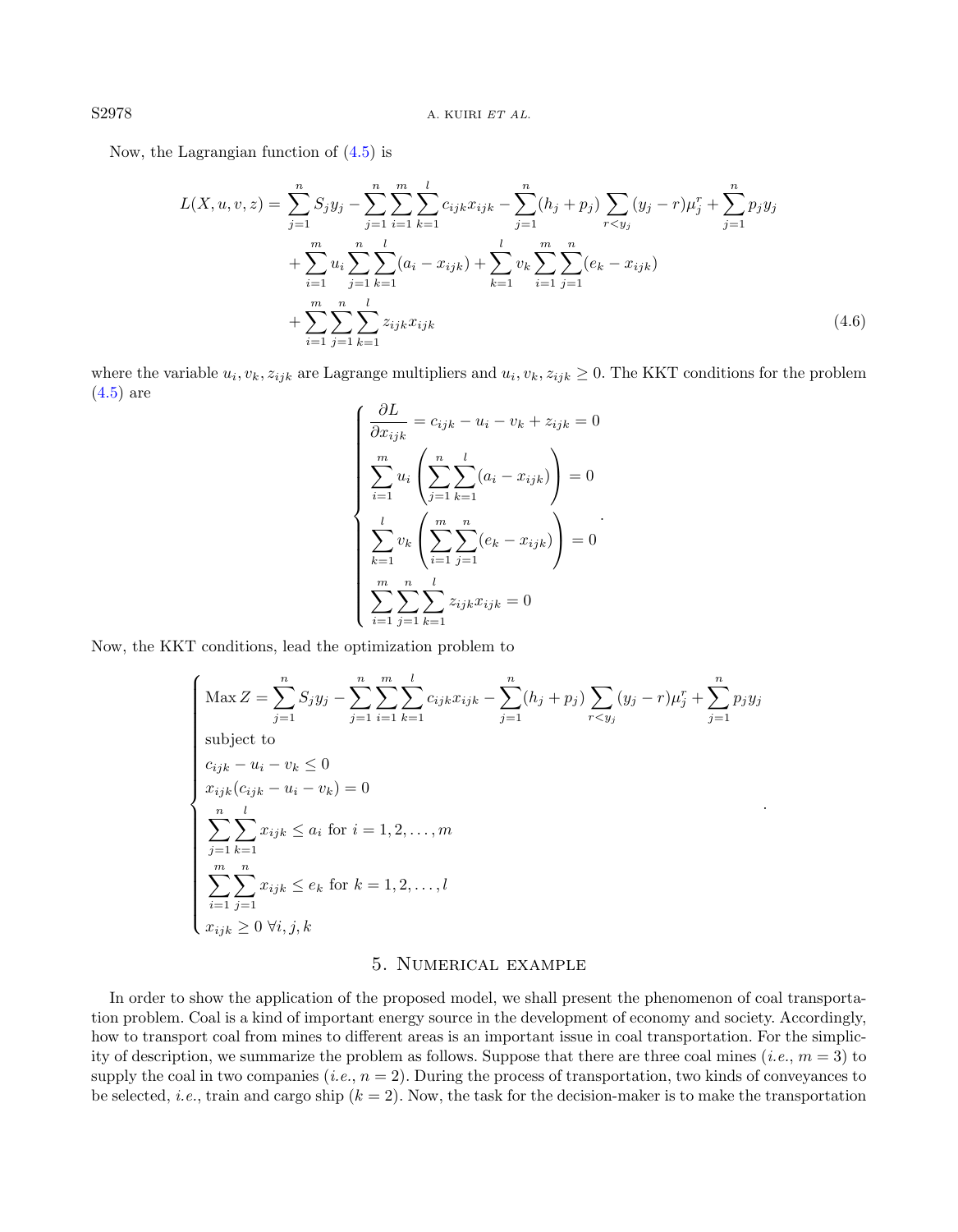<span id="page-10-1"></span><span id="page-10-0"></span>TABLE 2. Input data.

| Unit transportation cost |                                                                                            | Holding cost | Shortage cost Availability |                      | Convavnce   | Selling price |
|--------------------------|--------------------------------------------------------------------------------------------|--------------|----------------------------|----------------------|-------------|---------------|
| $c_{i,i1}$               | $c_{i,i2}$                                                                                 |              |                            | $a_i$                |             |               |
|                          | $c_{111} = 5, c_{211} = 5, c_{311} = 7$ $c_{212} = 8, c_{112} = 11, c_{312} = 8$ $h_1 = 7$ |              | $p_1 = 18$                 | $a_1 = 50, a_2 = 53$ | $e_1 = 100$ | $S_1 = 39$    |
|                          | $c_{121} = 6, c_{221} = 12, c_{321} = 4$ $c_{122} = 9, c_{222} = 9, c_{322} = 7$           | $h_2=9$      | $p_2 = 12$                 | $a_3 = 72$           | $e_2 = 75$  | $S_2 = 42$    |

TABLE 3. Resulting solutions of Sub-Model-1 for different  $\alpha_j, \beta_j$ .

| Demand parameters              | Conveyance $K$ |              |                | 2                |                | Lagrange                     | Multipliers  | - Z     |
|--------------------------------|----------------|--------------|----------------|------------------|----------------|------------------------------|--------------|---------|
|                                | i/j            |              | $\overline{2}$ |                  | $\mathfrak{D}$ |                              |              |         |
| $\alpha_1 = 62, \alpha_2 = 74$ |                | $\cup$       |                | 6                |                | 38 $u_1 = 4.39$ $v_1 = 3.97$ |              | 5703.79 |
| $\beta_1 = 12, \beta_2 = 18$   | - 2            | $\mathbf{0}$ | 49             | $\left( \right)$ | $\Omega$       | $u_2 = 8.39$ $v_2 = 7.97$    |              |         |
|                                | 3              | 43           |                | 25               |                |                              |              |         |
| $\alpha_1 = 78, \alpha_2 = 84$ |                |              |                | 47               | $\Omega$       | $u_1 = 4.39$ $v_1 = 3.97$    |              | 6157.87 |
| $\beta_1 = 16, \beta_2 = 10$   | - 2            | $\Omega$     | 53             | $\Omega$         |                | $u_2 = 8.39$ $v_2 = 7.97$    |              |         |
|                                | 3              | 40.15        | 6.84           | $\Omega$         | 25             |                              |              |         |
| $\alpha_1 = 79, \alpha_2 = 85$ |                | $\Omega$     | 0              | $\Omega$         | 47             | $u_1 = 4.39$                 | $v_1 = 3.97$ | 6477.34 |
| $\beta_1 = 17, \beta_2 = 11$   | $\mathcal{D}$  | 14.65        | 38.34          | $\Omega$         | $\Omega$       | $u_2 = 8.39$ $v_2 = 7.97$    |              |         |
|                                | 3              | 47           | O              | 25               |                |                              |              |         |

TABLE 4. Resulting solutions of Sub-Model-2 for different  $\lambda_j$ .

| Demand parameters                      | Conveyance $K$ |       |                | $\overline{2}$ |       | Lagrange                  | Multipliers  | Ζ       |
|----------------------------------------|----------------|-------|----------------|----------------|-------|---------------------------|--------------|---------|
|                                        | i/j            |       | $\overline{2}$ |                | 2     |                           |              |         |
| $\lambda_1 = 0.018, \lambda_2 = 0.012$ |                | 34.56 | 0              | 0              |       | $u_1 = 4.67$              | $v_1 = 9.32$ | 4575.41 |
|                                        |                |       | 49.34          | $\Omega$       | 3.23  | $u_2 = 4.67$ $v_2 = 6.32$ |              |         |
|                                        |                |       |                | 39             | 31.14 |                           |              |         |
| $\lambda_1 = 0.015, \lambda_2 = 0.012$ |                | 43.19 | $\Omega$       | $\Omega$       | 6     | $u_1 = 4.67$              | $v_1 = 9.32$ | 5209.39 |
|                                        |                |       | 49.75          | $\Omega$       |       | $u_2 = 4.67$ $v_2 = 6.32$ |              |         |
|                                        | 3              |       | $\Omega$       | 31             | 37    |                           |              |         |
| $\lambda_1 = 0.014, \lambda_2 = 0.018$ |                | 32.25 | $\Omega$       | $\Omega$       |       | $u_1 = 4.67$              | $v_1 = 9.32$ | 5914.08 |
|                                        |                |       | 34             | 18.25          |       | $u_2 = 4.67$ $v_2 = 6.32$ |              |         |
|                                        | 3              | 32.5  | $\Omega$       | $\Omega$       | 32.8  |                           |              |         |

plan in order to maximize the profit. At the beginning of this problem, the decision maker needs the basic data, such as availability of the origin, demand of the destination, capacity of the conveyances, transportation cost of unit product, and so on. In this regard, the following input values are taken into consideration, common to all the three Sub-Models (Tab. [2](#page-10-0) ).

For the above forecast input data, each sub-model, random demand parameters are presented in the first column of the respective Tables [3–](#page-10-1)[5.](#page-11-1)

From the above illustration, it is seen that the optimal solutions are basic *i.e.*, the solutions are basic feasible solutions, since the number of non-trivial solutions is  $(m + n + l - 2)$ . From Tables [3](#page-10-1) to [5,](#page-11-1) it is clear that more expected demand influences the decision-makers to transport more quantity of items. Consequently, more amount transportation increases the total cost of the system as well as profit of the system. Here, it is also seen that most of the Lagrangian multipliers are positive, which indicate for the global optimal solution of the model.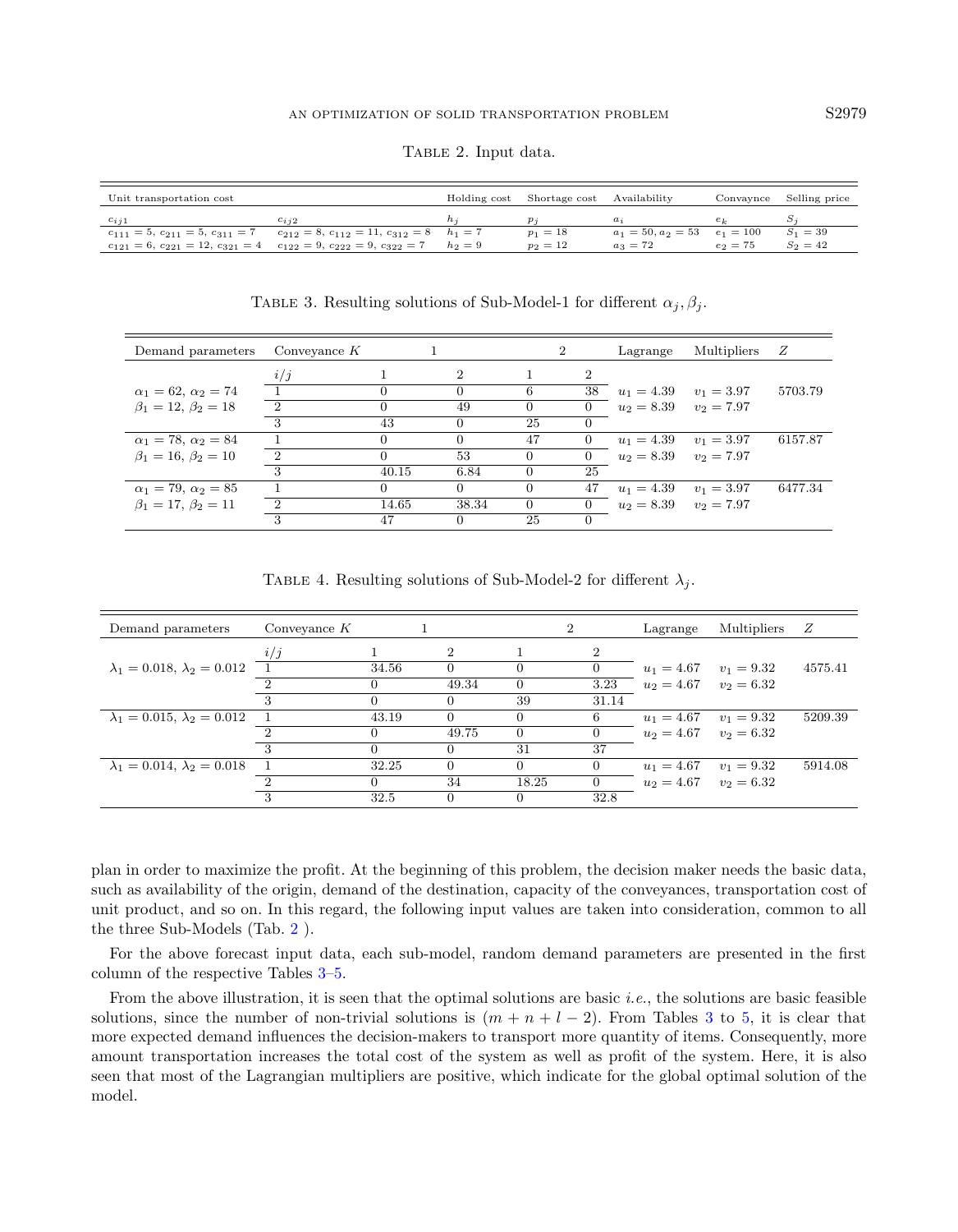#### S2980 A. KUIRI ET AL.

| Demand parameters                  | Conveyance $K$ |       |                |       | $\mathcal{D}$  | Lagrange     | Multipliers  | Ζ       |
|------------------------------------|----------------|-------|----------------|-------|----------------|--------------|--------------|---------|
|                                    | i/j            |       | $\overline{2}$ |       | $\overline{2}$ |              |              |         |
| $d_1 = (57, 0.3), d_2 = (51, 0.2)$ |                | 37.34 |                |       |                | $u_1 = 4.11$ | $v_1 = 2.44$ | 5600.84 |
| $d_1 = (58, 0.4), d_2 = (52, 0.5)$ | $\overline{2}$ |       | 19             | 29.23 |                | $u_2 = 6.11$ | $v_2 = 3.10$ |         |
| $d_1 = (59, 0.3), d_2 = (53, 0.3)$ | 3              |       | 21.56          |       | 31.14          |              |              |         |
| $d_1 = (61, 0.3), d_2 = (54, 0.2)$ |                | 29.25 |                | 20.2  | $\theta$       | $u_1 = 4.11$ | $v_1 = 2.44$ | 6189.45 |
| $d_1 = (62, 0.4), d_2 = (55, 0.5)$ |                |       | 46             |       |                | $u_2 = 6.11$ | $v_2 = 3.10$ |         |
| $d_1 = (63, 0.3), d_2 = (56, 0.3)$ |                | 23.5  |                |       | 31.6           |              |              |         |
| $d_1 = (59, 0.3), d_2 = (59, 0.2)$ |                |       | 49.75          |       | $\Omega$       | $u_1 = 4.11$ | $v_1 = 2.44$ | 6554.3  |
| $d_1 = (60, 0.4), d_2 = (60, 0.5)$ |                | 38.1  |                | 12    | $\Omega$       | $u_2 = 6.11$ | $v_2 = 3.10$ |         |
| $d_1 = (61, 0.3), d_2 = (61, 0.3)$ | 3              |       |                | 24.2  | 37             |              |              |         |

#### <span id="page-11-1"></span>TABLE 5. Resulting solutions of Sub-Model-3 for different  $d_i$ .

# 6. Practical implementation

In developing countries, like India, Bangladesh, Nepal, China, etc., due to several reasons, the parameters especially the demand of an item is uncertain in nature. For these reasons, if we collect the previous data from any management system belong to these countries and followed by statistical regularity criteria, its probability distribution can be obtained for future correspondence. For this type of random demand with exponential and logistic distribution, has a wide range of applications  $(cf. [22])$  $(cf. [22])$  $(cf. [22])$  has been considered here. Not only that, the more realistic discrete demand distribution is taken here. Such type of transportation system is found for the seasons products, like-winter garments, raincoats, summer creams, seasonal fruit juice, etc., or the attractive items, like bikes, cars, and mobile phones, etc. Here as per reality, profit maximization criteria are introduced instead of cost minimization of the system. So the above transportation model has a wide practical area of the above mentioned transportation management.

## 7. Discussion and conclusion

In today's highly comparative market, the decision-makers deliver the product to the customer in effective ways, although the system has a heavy uncertainty. The literature focused on a solid transportation problem (STP) where the demand of the destinations are not fixed quantities, but uncertain in nature. The presented numerical result is a choice of such decision making problem for a particular illustration. Here such a STP is taken into consideration with a more realistic profit maximization form. The formulated STP is simplified with different probability distributions and their comparative results are illustrated.

<span id="page-11-0"></span>The proposed model is one of the realistic models, so it can be developed with other different types of environments, like rough, fuzzy rough, fuzzy stochastic, etc. The model can be extended with a multi-item solid transportation problem, model with fixed charge, model with more vehicle costs, etc. The proposed SSTP can be solved with some other programming problems, like genetic algorithms, simulation methods, etc. All these can be taken as future research.

Acknowledgements. The authors heartily acknowledge the financial grant provided to the first author as INSPIRE fellow [No. IF150344] by the Department of Science and Technology, Government of India. The authors also would like to show their gratitude to the anonymous referees for their constructive and motivating comments and suggestions for the improvement of the article. Further, the authors express their warm gratitude to the Editor and Associate Editor for considering this article for publication.

#### **REFERENCES**

[1] H.G. Akdemir and F. Tiryaki, Bilevel stochastic transportation problem with exponentially distributed demand. Bitlis Eren Univ. J. Sci. Technol. 2 (2012) 32–37.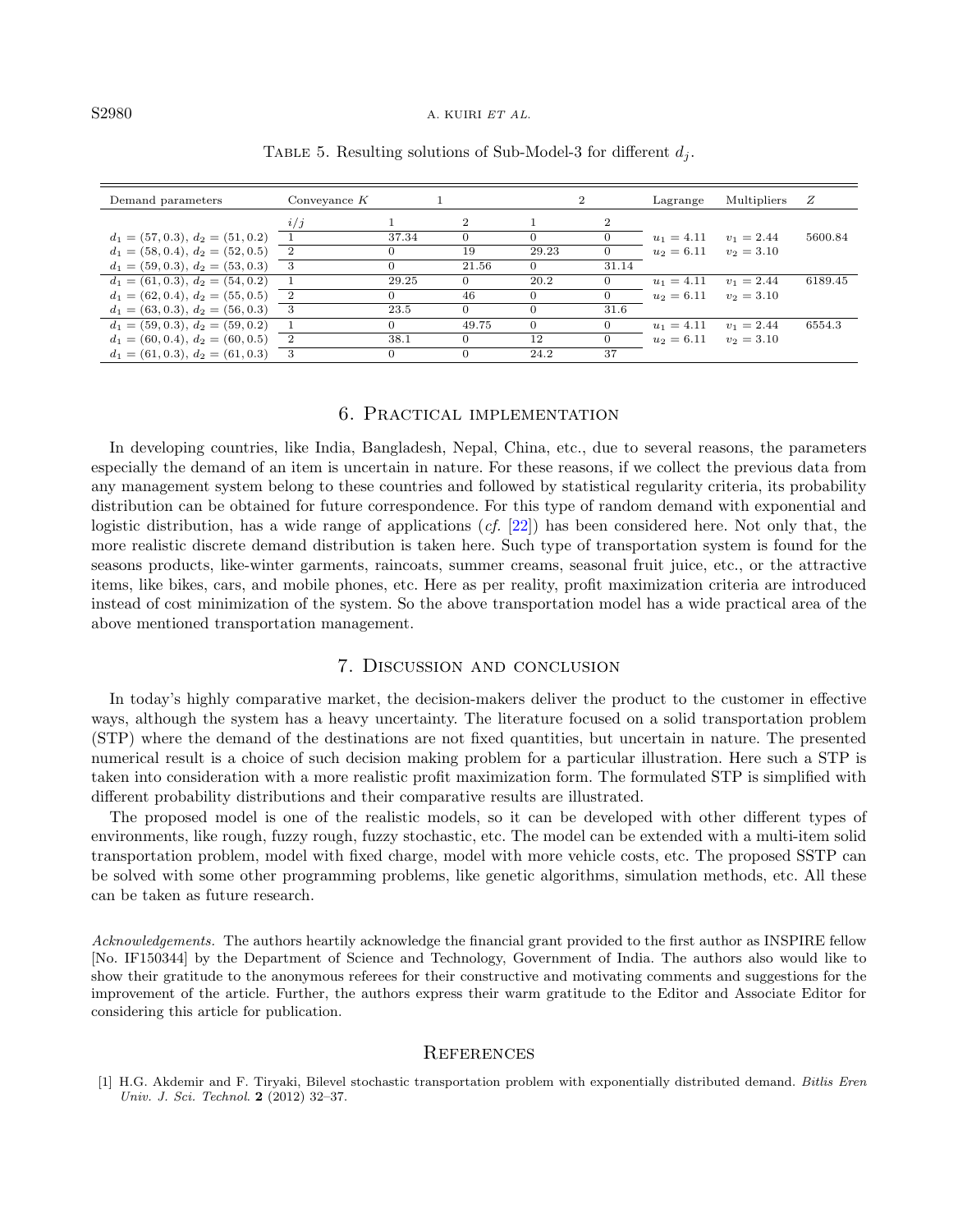- <span id="page-12-18"></span><span id="page-12-16"></span><span id="page-12-14"></span><span id="page-12-12"></span><span id="page-12-10"></span><span id="page-12-8"></span><span id="page-12-6"></span><span id="page-12-2"></span><span id="page-12-0"></span>[2] P. Anukokila, B. Radhakrishnan and A. Anju, Goal programming approach for solving multi-objective fractional transportation problem with fuzzy parameters. RAIRO: OR 53 (2019) 157–178.
- <span id="page-12-4"></span>[3] A.K. Bit, M.P. Biswal and S.S. Alam, Fuzzy programming approach to multi-objective solid transportation problem. Fuzzy Sets Syst. 57 (1993) 183–194.
- [4] A.K. Bhurjee and G. Panda, Multi-objective optimization problem with bounded parameters. RAIRO: OR 48 (2014) 545–558.
- <span id="page-12-5"></span>[5] L. Cooper and L.J. LeBlanc, Stochastic transportation problems and other network related convex problems. Nav. Res. Logistics Q. 24 (1977) 327–336.
- <span id="page-12-11"></span>[6] A. Das, U.K. Bera and B. Das, A solid transportation problem with mixed constraint in different environment. J. Appl. Anal. Comput. 6 (2016) 179–195.
- <span id="page-12-15"></span>[7] S.K. Das, T. Mandal and S.A. Edalatpanah, A new approach for solving fully fuzzy linear fractional programming problems using the multi-objective linear programming. RAIRO: OR 51 (2017) 285–297.
- <span id="page-12-3"></span>[8] U. Habiba and A. Quddoos, Multiobjective stochastic interval transportation problem involving general form of distributions. Adv. Math. Sci. J. 9 (2020) 3213–3219.
- <span id="page-12-29"></span>[9] S. Halder, B. Das, G. Panigrahi and M. Maiti, Solving a solid transportation problems through fuzzy ranking. In: Communication, Devices, and Computing. Springer, Singapore (2017) 283–292.
- <span id="page-12-19"></span>[10] K. Haley, The solid transportation problem. Oper. Res. 10 (1962) 448–463.
- <span id="page-12-20"></span>[11] K. Holmberg, Separable programming applied to the stochastic transportation problem. Research Report, LITH-MAT-R-1984- 15. Department of Mathematics, Linkoping Institute of Technology, Sweden (1984).
- <span id="page-12-25"></span>[12] K. Holemberg and K.O. Jornsten, Cross decomposition applied to the stochastic transportation problem. Eur. J. Oper. Res. 17 (1984) 361–368.
- <span id="page-12-22"></span>[13] K. Holemberg and H. Tuy, A production-transportation problem with stochastic demand and concave production costs. Math. Program. 85 (1999) 157–179.
- <span id="page-12-26"></span>[14] S. Jana, B. Das, G. Panigrahi and M. Maiti, Profit Maximization solid transportation problem with Gaussian type-2 fuzzy environments. Ann. Pure Appl. Math. 2 (2018) 323–335.
- <span id="page-12-23"></span>[15] G.R. Jahanshahloo, B. Talebian, I.H. Lotfi and J. Sadeghi, Finding a solution for multi-objective linear fractional programming problem based on goal programming and data envelopment analysis. RAIRO: OR 51 (2017) 199–210.
- <span id="page-12-30"></span>[16] F. Jimnez and J.L. Verdegay, Uncertain solid transportation problems. Fuzzy Sets Syst. 100 (1998) 45–57.
- [17] D.S. Kim and N.V. Tuyen, A note on second-order Karush–Kuhn–Tucker necessary optimality conditions for smooth vector optimization problems. RAIRO:OR 52 (2018) 567–575.
- <span id="page-12-24"></span>[18] A. Kuiri and B. Das, A non-linear transportation problem with additional constraints in fuzzy environment. J. Emerg. Technol. Innov. Res. 5 (2018) 277–283.
- <span id="page-12-21"></span>[19] A. Kuiri and B. Das, An application of dynamic programming problem in multi stage transportation problem with fuzzy random parameters. IOSR J. Eng. 9 (2019) 30–41.
- <span id="page-12-13"></span>[20] D.R. Mahapatra, Multi-choice stochastic transportation problem involving Weibull distribution. Int. J. Optim. Control Theor. App. 4 (2014) 45–55.
- <span id="page-12-9"></span>[21] D. Mahapatra, S. Roy and M. Biswal, Computation of multi-objective stochastic transportation problem involving normal distribution with joint constraints. J. Fuzzy Math. 19 (2011) 865-876.
- <span id="page-12-1"></span>[22] D.R. Mahapatra, S.K. Roy and M.P. Biswal, Multi-choice stochastic transportation problem involving extreme value distribution. Appl. Math. Modell. 37 (2013) 2230–2240.
- <span id="page-12-7"></span>[23] G. Maity and S.K. Roy, Multi-item multi-choice integrated optimisation in inventory transportation problem with stochastic supply. Int. J. Oper. Res. 35 (2019) 318–339.
- <span id="page-12-27"></span>[24] G. Maity, S.K. Roy and J.L. Verdegay, Analyzing multimodal transportation problem and its application to artificial intelligence. Neural Comput. App. 32 (2020) 2243–2256.
- <span id="page-12-17"></span>[25] S. Midya and S.K. Roy, Solving single-sink, fixed-charge, multi-objective, multi-index stochastic transportation problem. Am. J. Math. Manage. Sci. 33 (2014) 300–314.
- <span id="page-12-28"></span>[26] A. Nagarjan and K. Jeyaraman, Solution of chance constrained programming problem for multi-objective interval solid transportation problem under stochastic environment using fuzzy approach. Int. J. Comput. App. 10 (2010) 19–29.
- [27] A.K. Ojha and R. Ranjan, Multi-objective geometric programming problem with Karush–Kuhn–Tucker condition using constraint method. RAIRO: OR 48 (2014) 429–453.
- [28] A. Ojha, B. Das, S. Mondal and M. Maiti, A stochastic discounted multi-objective solid transportation problem for breakable items using analytical hierarchy process. Appl. Math. Modell. 34 (2010) 2256–2271.
- [29] A. Ojha, B. Das, S. Mondal and M. Maiti, A solid transportation problem for an item with fixed charge, vechicle cost and price discounted varying charge using genetic algorithm. Appl. Soft Comput. 10 (2010) 100–110.
- [30] A. Quddoos, G. Hasan and M.M. Khalid, Multi-choice stochastic transportation problem involving general form of distributions. SpringerPlus 3 (2014) 1–9.
- [31] S.K. Roy, Transportation problem with multi-choice cost and demand and stochastic supply. J. Oper. Res. Soc. Ch. 4 (2016) 193–204.
- [32] S.K. Roy and S. Midya, Multi-objective fixed-charge solid transportation problem with product blending under intuitionistic fuzzy environment. Appl. Intell. 49 (2019) 3524–3538.
- [33] S.K. Roy, D.R. Mahapatra and M.P. Biswal, Multi-choice stochastic transportation problem with exponential distribution. J. Uncertain Syst. 6 (2012) 200–213.